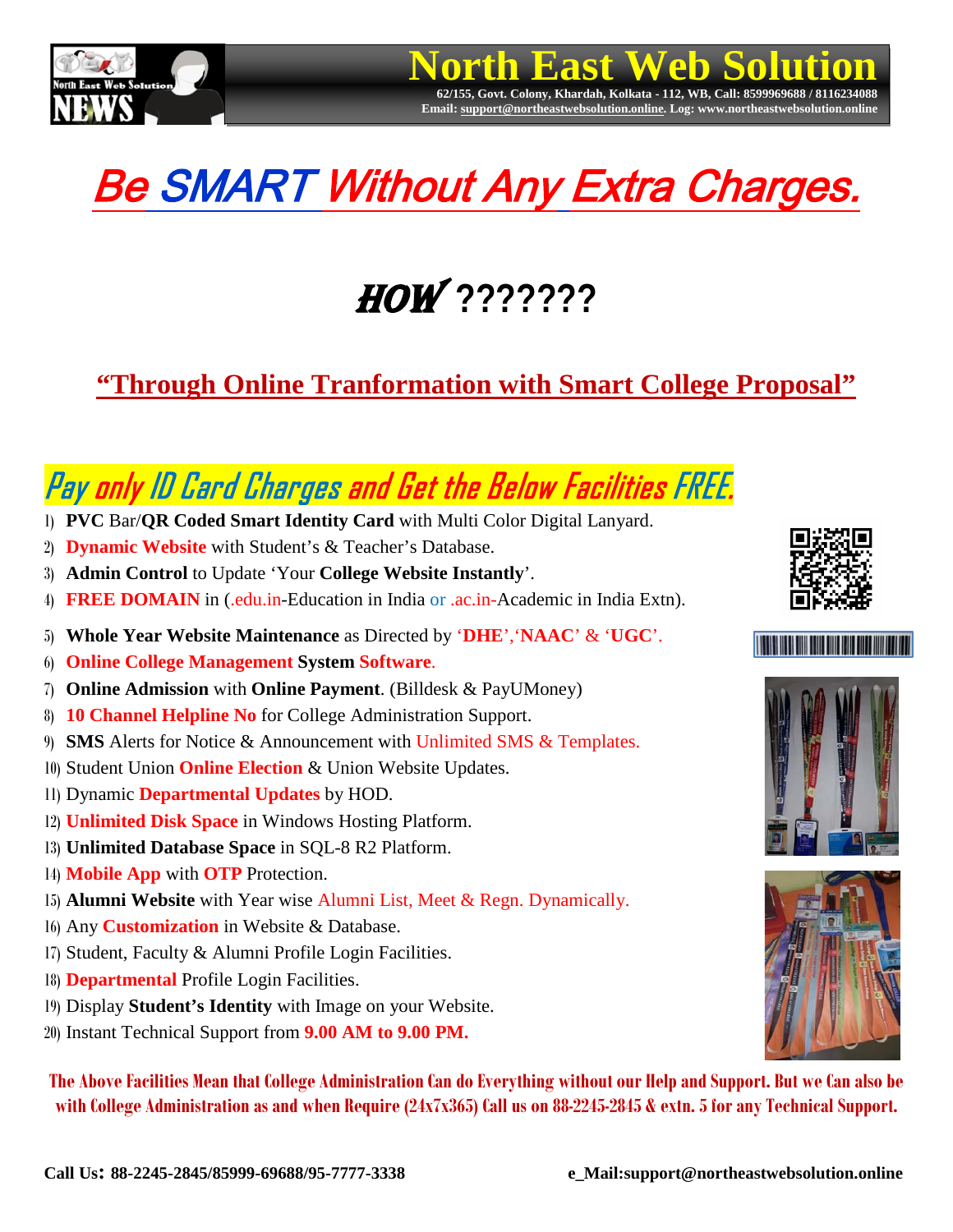#### **Respected Sir/Madam,**

\_\_\_\_\_\_\_\_\_\_\_\_\_\_\_\_\_\_\_\_\_\_\_ \_\_\_\_\_\_\_\_\_\_\_\_\_\_\_\_\_\_\_\_\_\_\_

**R**espectfully we offer you the '**DIGITAL & SMART COLLEGE'** Proposal **Without any Extra Charges**'. Through which your College will be **DIGITIZED & SMART,** as well as the **S**tudents will also be **DIGITIZED & SMART** With their **P**ersonal **I**dentity **P**rofile online, Bar Coded PVC Identity Card, SMS Alert Facilities, Digital Notes & Online Listing with the below Digital facilities, which will help a Student to become a '**SMART STUDENT'**. Everything will only be Possible by a '**Dynamic Website', 'Regular Data Maintenance**', '**Online Admission Software'** & ' **Expert IT Team'.**

**W**ebsite in **.edu.in/.ac.in extension**, SMS Alert System, Email Alert System, Admin Login, Student's Profile Login & Teacher's Profile Login Facilities, Dynamic Notice & Announcement & Digital Notes for Student, will help you to become your College **'SMART', O**nly against **INR\_\_\_\_\_\_/-** for each Student each year & **INR100/-** for each Teachers for three years.

#### **We will update your College Website Dynamically following the Requirement of**

### *DHE / NAAC / UGC & University.*

### **Price Chart** for **'Bar Coded+QR CODED IDENTITY CARD'** (Per Student/Per Year)

| $SI$ No $I$ | <b>Scheme Name</b> | <b>Particulars</b>                            | <b>Below 1000</b> | <b>Above 1000</b> | <b>Above 3000</b> | <b>Above-5000</b> |
|-------------|--------------------|-----------------------------------------------|-------------------|-------------------|-------------------|-------------------|
| $\Box$ 1    |                    | <b>Data Provided through Online Admission</b> | <b>Rs. 66.00</b>  | <b>Rs. 61.00</b>  | <b>Rs. 51.00</b>  | <b>Rs. 41.00</b>  |
| 02          | Digi-Smart-2018    | Data Provided through Excel with Scan Photo.  | Rs. 71.00         | <b>Rs. 66.00</b>  | Rs. 56.00         | Rs. 46.00         |
| 03          |                    | Data Provided through Manual/Physical Form.   | Rs. 81.00         | <b>Rs. 76.00</b>  | <b>Rs. 66.00</b>  | Rs. 56.00         |
| 04          |                    | <b>Data Provided through Online Admission</b> | <b>Rs. 61.00</b>  | <b>Rs. 56.00</b>  | <b>Rs. 46.00</b>  | <b>Rs. 36.00</b>  |
| 05          | <b>Smart-2018</b>  | Data Provided through Excel with Scan Photo.  | <b>Rs. 66.00</b>  | <b>Rs. 61.00</b>  | Rs. 51.00         | Rs. 41.00         |
| 06          |                    | Data Provided through Manual Form             | <b>Rs. 76.00</b>  | Rs. 71.00         | <b>Rs. 61.00</b>  | Rs. 51.00         |
| 07          |                    | <b>Data Provided through Online Admission</b> | <b>Rs. 56.00</b>  | <b>Rs. 51.00</b>  | <b>Rs. 41.00</b>  | <b>Rs. 31.00</b>  |
| 08          | Standard-2018      | Data Provided through Excel with Scan Photo.  | <b>Rs. 61.00</b>  | Rs. 56.00         | Rs. 46.00         | Rs. 36.00         |
| 09          |                    | Data Provided through Manual Form.            | Rs. 71.00         | <b>Rs. 66.00</b>  | <b>Rs. 56.00</b>  | Rs. 46.00         |

#### **Refundable Security Amount as Follows:**

| <b>Security Tenure</b>                                                                                                                                                    | <b>Standard Scheme</b> | Smart Scheme | Digi-Smart Scheme |  |
|---------------------------------------------------------------------------------------------------------------------------------------------------------------------------|------------------------|--------------|-------------------|--|
| <b>Refundable Securities for Below 1000 Students</b>                                                                                                                      | INR 10000              | INR 15000    | <b>INR 20000</b>  |  |
| <b>Refundable Securities for Above 1000 Students</b>                                                                                                                      | <b>INR 15000</b>       | INR 20000    | INR 25000         |  |
| <b>Refundable Securities for Above 3000 Students</b>                                                                                                                      | <b>INR 20000</b>       | INR 25000    | <b>INR 30000</b>  |  |
| The above charges including Composition GST charges only in case of Cheque Payment. 18% IGST will be Charge extra on the total Amount if paying by NEFT/RTGS/Net banking. |                        |              |                   |  |

#### **Procedure of the Proposal Acceptance:**

- **1) Sign the Institute Data Application Form & Schedule-C with Seal.**
- **2) Provide a photograph, Govt. Address Proof & Pan Card of present Principal.**
- **3) Submit the Documents (Following T & C no 2 & 3).**
- **4) Provide the necessary documents to design the Website.**
- **5) Provide at least 4 no's of Digital photograph of the Institute.**
- **6) Provide Prospectus and Fees structure of the Institute. 7) Provide a Cancel Cheque for Online payment Deposit.**
- 
- **8) Issue a cheque (Following T & C no 4).**

**Call Us: 88-2245-2845/85999-69688/95-7777-3338 e\_Mail:support@northeastwebsolution.online**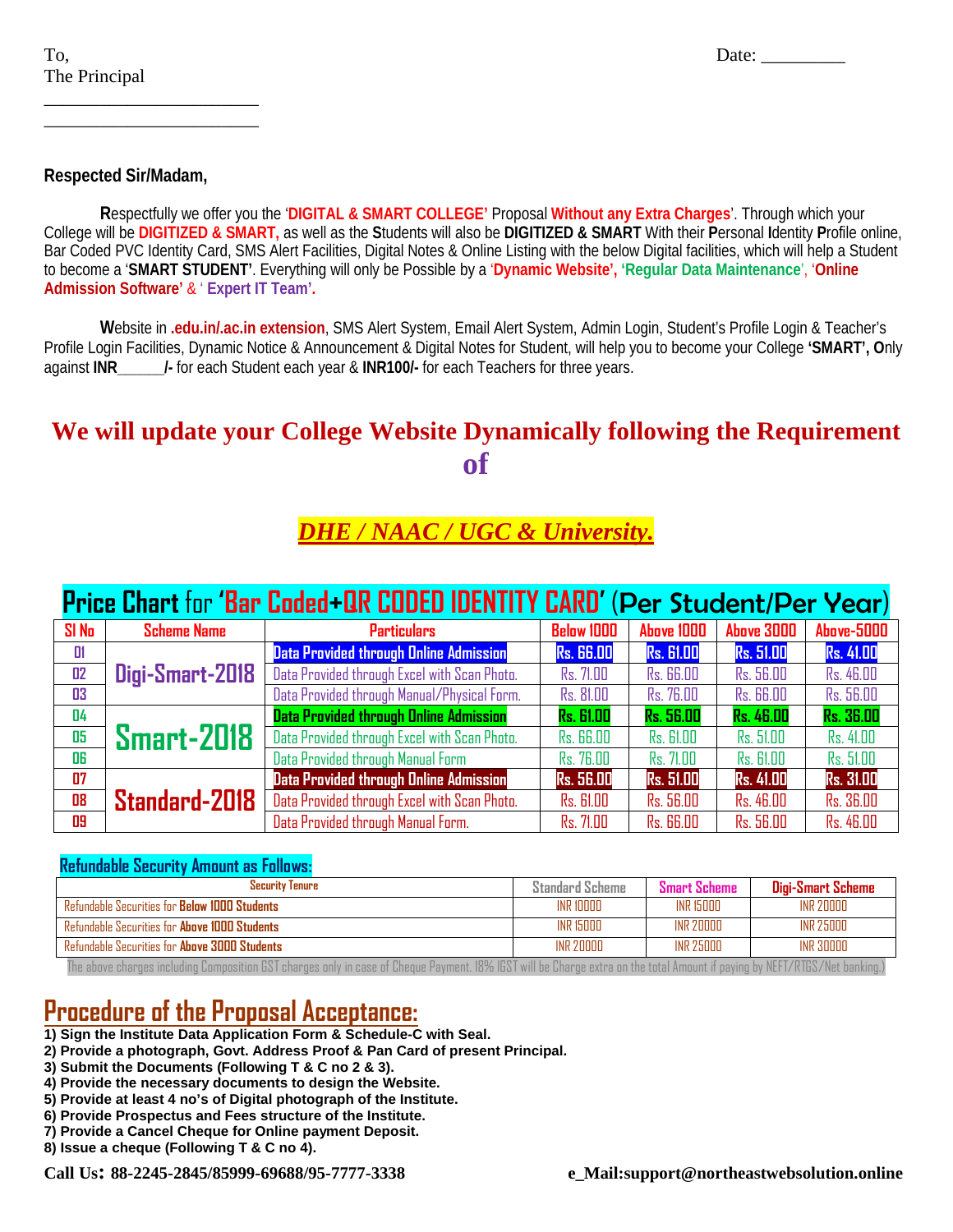#### $S$ cheme Wise Proposal Content Classifications:

| <b>SL</b>       | <b>Detailed Particulars of the Proposal Contained</b>                                                                                 | <b>Standard Scheme</b>     | <b>Smart 2018</b>          | Digi-Smart 2018               |
|-----------------|---------------------------------------------------------------------------------------------------------------------------------------|----------------------------|----------------------------|-------------------------------|
| AA              | Information & Suggestions about IT Technologies updated                                                                               | <b>Yes</b>                 | <b>Yes</b>                 | yes                           |
| <b>AB</b>       | Domain Registration in (.Edu.in & .Ac.in) Extension                                                                                   | <b>Yes</b>                 | <b>Yes</b>                 | <b>Yes</b>                    |
| <b>AC</b>       | Hosting Platform, Space & Bandwidth Space                                                                                             | <b>Windows</b>             | <b>Windows</b>             | <b>Windows</b>                |
| AD              | <b>Hosting Space</b>                                                                                                                  | 5 GB                       | <b>25 GB</b>               | <b>Unlimited</b>              |
| <b>AE</b>       | <b>Bandwidth with Cyber Traffic Control</b>                                                                                           | <b>10 GB</b>               | <b>Unlimited</b>           | <b>Unlimited</b>              |
| AF              | <b>Database Space</b>                                                                                                                 | <b>5 GB</b>                | <b>Unlimited</b>           | <b>Unlimited</b>              |
| <b>AG</b>       | <b>Database Platform</b>                                                                                                              | <b>MSSQL-2012-R2</b>       | <b>MSSQL-2012-R2</b>       | <b>MSSQL-2012-R2</b>          |
| AH              | Website Maintenance.                                                                                                                  | Yes, 100 hours             | Yes, 500 Hours             | <b>Yes, Unlimited</b>         |
| AI              | Pages Designing & Language                                                                                                            | 10 Pages in php            | 50 Pages in asp            | <b>Unlimited Pages in asp</b> |
| AJ              | Dynamic Pages in College Admin to Update College Website Directly                                                                     | 2 Pages                    | <b>10 Pages</b>            | <b>Unlimited Pages</b>        |
| <b>AK</b>       | Dynamic Notice & Announcement                                                                                                         | <b>Yes</b>                 | <b>Yes</b>                 | <b>Yes</b>                    |
| AL              | <b>Unlimited Website Maintenance &amp; Updates</b>                                                                                    | <b>Yes</b>                 | <b>Yes</b>                 | <b>Yes</b>                    |
| <b>AM</b>       | Admin Login with Training                                                                                                             | <b>Yes</b>                 | <b>Yes</b>                 | <b>Yes</b>                    |
| AN              | Student Database with Image in Admin Panel                                                                                            | Yes                        | <b>Yes</b>                 | <b>Yes</b>                    |
| <b>AD</b>       | Database Maintenance, Security & Backup                                                                                               | <b>Yes</b>                 | <b>Yes</b>                 | Yes                           |
| <b>AP</b>       | <b>Online Form Fill-up &amp; Online Admission</b>                                                                                     | <b>Yes</b>                 | <b>Yes</b>                 | <b>Yes</b>                    |
| <b>AQ</b>       | <b>Online Payment Configuration with Support</b>                                                                                      | <b>Yes</b>                 | <b>Yes</b>                 | <b>Yes</b>                    |
| <b>AR</b>       | Bar Coded Premium PVC Identity Card                                                                                                   | <b>Yes</b>                 | Yes                        | <b>Yes</b>                    |
| <b>AS</b>       | Data Backup on Cloud Server                                                                                                           | <b>Yes</b>                 | <b>Yes</b>                 | Yes                           |
| AT              | Team Work & Tele Support                                                                                                              | <b>Yes</b>                 | Yes                        | <b>Yes</b>                    |
| <b>AU</b>       | Teachers & Staff Profile Login                                                                                                        | <b>Yes</b>                 | <b>Yes</b>                 | Yes                           |
| AV              | Helpline & Support No for College Administration                                                                                      | <b>Yes</b>                 | <b>Yes</b>                 | <b>Yes</b>                    |
| AW              | E_mail on Web Server (Webmail)                                                                                                        | Yes/2                      | Yes/25                     | Yes/Unlimited                 |
| AX              | Multicolor Digital Lanyard with Card Holder                                                                                           | Yes (Single Side)          | Yes (Single Side)          | <b>Yes (Dual Side)</b>        |
| AY              | SMS API with Auto SMS Alert Configuration on Maximum Per Day                                                                          | 1000                       | 2500                       | 5000                          |
| <b>AZ</b>       | SMS Quantity Credit on College Admin 'Send SMS' Per Month Maximum                                                                     | 1000                       | 5000                       | 25000                         |
| <b>BA</b>       | SMS Template Approve on Send SMS Account                                                                                              | 10                         | 100                        | 1000                          |
| BB              | Email API & Configuration on Maximum Per Day                                                                                          | 1000                       | 10000                      | 50000                         |
| BC              | OTP Facilities through SMS/Email Per Student Per Day Maximum                                                                          | 1/2                        | 2/5                        | 3/10                          |
| BD              | <b>Dynamically Departmental Profile Updates</b>                                                                                       |                            | <b>Yes</b>                 | <b>Yes</b>                    |
| <b>BE</b>       | Documents & Login Protection by OTP                                                                                                   |                            | <b>Yes</b>                 | <b>Yes</b>                    |
| <b>BF</b>       | <b>Dynamically Faculty Profile Updates</b>                                                                                            |                            | Yes                        | <b>Yes</b>                    |
| BG<br><b>BH</b> | <b>Student Profile Login</b>                                                                                                          |                            | <b>Yes</b><br><b>Yes</b>   | <b>Yes</b><br><b>Yes</b>      |
|                 | <b>Chat Room for Student</b>                                                                                                          |                            | <b>Yes</b>                 |                               |
| BI<br>BJ        | <b>Departmental Login Facilities</b>                                                                                                  |                            | <b>Yes</b>                 | <b>Yes</b><br><b>Yes</b>      |
|                 | Edit Profile Facilities in College Admin for Student, & Teaching & Non Teaching Staff<br><b>College Automation &amp; Digitization</b> |                            | Yes                        |                               |
| <b>BK</b><br>BL | Mobile Website & Mobile App without Online Payment                                                                                    |                            | <b>Yes</b>                 | Yes<br><b>Yes</b>             |
| <b>BM</b>       | <b>Filtering Facilities in College Admin</b>                                                                                          |                            | <b>Yes</b>                 | Yes                           |
| BN              | Student Union Website with Maintenance                                                                                                |                            |                            | <b>Yes</b>                    |
| 80              | Website Pages & College App Customization                                                                                             |                            |                            | <b>Yes</b>                    |
| BP              | Alumni Website & Alumni Mobile App with Maintenance                                                                                   |                            |                            | <b>Yes</b>                    |
| BQ              | <b>College Management System Software</b>                                                                                             |                            |                            | <b>Yes</b>                    |
| BR              | <b>Online Quiz Portal</b>                                                                                                             |                            |                            | <b>Yes</b>                    |
| <b>BS</b>       | SSL Security with Dedicated IP on Login & Database                                                                                    |                            |                            | Yes                           |
| BT              | Single Account Manager                                                                                                                |                            |                            | <b>Yes</b>                    |
| BU              | Helpline No for College Administration (ID Channel)                                                                                   |                            |                            | <b>Yes</b>                    |
| BV              | <b>Login Customization</b>                                                                                                            |                            |                            | <b>Yes</b>                    |
| <b>BW</b>       | Database & Program Customization                                                                                                      |                            |                            | Yes                           |
| BX              | Mobile Website & Mobile App with Online Payment                                                                                       |                            |                            | <b>Yes</b>                    |
| <b>BY</b>       | <b>Online Election &amp; E-voting with Maintenance</b>                                                                                |                            |                            | <b>Yes</b>                    |
| BZ              | E-Library with Digital Payment System                                                                                                 |                            |                            | <b>Yes</b>                    |
| CA              | <b>E-Question Paper</b>                                                                                                               |                            |                            | <b>Yes</b>                    |
| CВ              | <b>E</b> Study for Student                                                                                                            |                            |                            | <b>Yes</b>                    |
| CC              | Auto Attendance through RFID Card (Instead of Bar Coded Card), Related Equipments from College.                                       |                            |                            | <b>Yes</b>                    |
| CD              | <b>Job Preference</b>                                                                                                                 | 3 <sup>rd</sup> Preference | 2 <sup>nd</sup> Preference | 1 <sup>st</sup> Preference    |
| <b>CE</b>       | Remove of Designed & Powered by Logo from College Website Footer                                                                      | 30000/Yly                  | 50000/Yly                  | 100000/Yly                    |